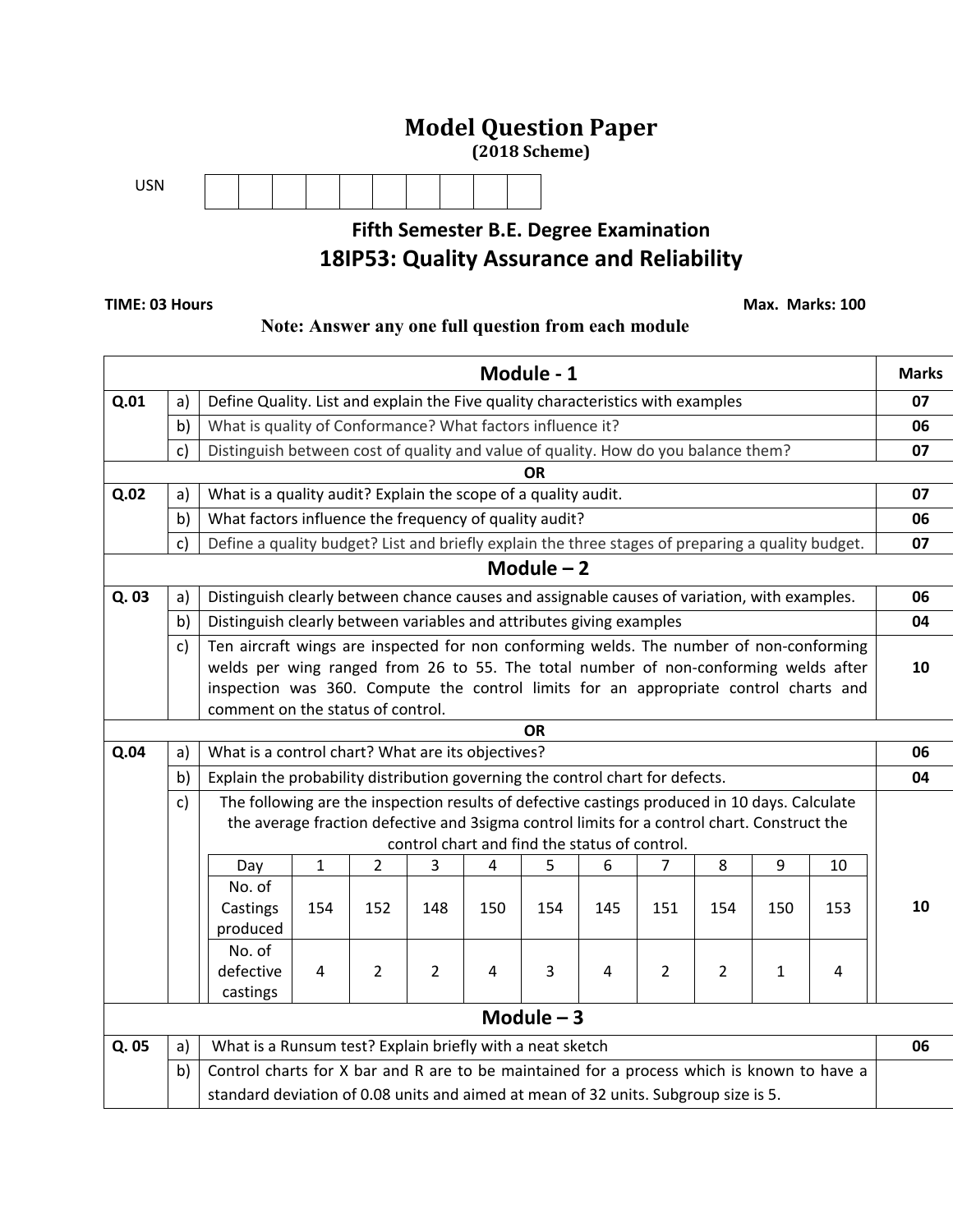|       |    | (i) Determine the control chart limits for both the charts                                                                                                                                     |    |  |  |  |  |  |  |  |  |
|-------|----|------------------------------------------------------------------------------------------------------------------------------------------------------------------------------------------------|----|--|--|--|--|--|--|--|--|
|       |    | (ii) Determine the capability of the process assuming the process to be under statistical                                                                                                      | 14 |  |  |  |  |  |  |  |  |
|       |    | control                                                                                                                                                                                        |    |  |  |  |  |  |  |  |  |
|       |    | (iii) If the process is used to meet the specification of 32±0.15, what is your conclusion?<br>(iv) If the process is used to meet the specification of $32\pm0.51$ , what is your conclusion? |    |  |  |  |  |  |  |  |  |
|       |    | ΟR                                                                                                                                                                                             |    |  |  |  |  |  |  |  |  |
| Q. 06 | a) | Distinguish clearly between defects and defectives giving examples                                                                                                                             | 06 |  |  |  |  |  |  |  |  |
|       | b) | Control chart for X bar and R are to be maintained for a part which has the specification of                                                                                                   |    |  |  |  |  |  |  |  |  |
|       |    | 2.05±0.02 mm. The sample size is 4. The values of sum of X bar and Sum of R after 20                                                                                                           |    |  |  |  |  |  |  |  |  |
|       |    | subgroups are 41.283mm and 0.28mm respectively. Compute the trial control limits for X bar                                                                                                     | 14 |  |  |  |  |  |  |  |  |
|       |    | and R charts. If the process is in control, what can you tell about the capability of this process                                                                                             |    |  |  |  |  |  |  |  |  |
|       |    | to meet the given specifications? How to improve the situations?                                                                                                                               |    |  |  |  |  |  |  |  |  |
|       |    | Module $-4$                                                                                                                                                                                    |    |  |  |  |  |  |  |  |  |
| Q. 07 | a) | Using a neat sketch explain an item by item Sequential Sampling Plan                                                                                                                           | 08 |  |  |  |  |  |  |  |  |
|       | b) | A double sampling plan has the following specifications (with the usual notations);                                                                                                            |    |  |  |  |  |  |  |  |  |
|       |    |                                                                                                                                                                                                |    |  |  |  |  |  |  |  |  |
|       |    | N = 5000; $n_1$ = 40; $n_2$ = 60; $C_1$ = 0; $C_2$ = 3; $p$ = 1%;                                                                                                                              | 12 |  |  |  |  |  |  |  |  |
|       |    | Compute:<br>Probability of Acceptance P <sub>a</sub><br>(ii) ATI<br>(i)                                                                                                                        |    |  |  |  |  |  |  |  |  |
|       |    | (iii) If the rejected lots are 100% inspected, what is AOQ?                                                                                                                                    |    |  |  |  |  |  |  |  |  |
|       |    | <b>OR</b>                                                                                                                                                                                      |    |  |  |  |  |  |  |  |  |
| Q. 08 | a) | Explain the characteristics of OC curves, using neat sketches                                                                                                                                  | 08 |  |  |  |  |  |  |  |  |
|       | b) | Draw the OC Curve of a single sampling plan with the following specifications                                                                                                                  | 12 |  |  |  |  |  |  |  |  |
|       |    | (With the usual notations). Lot size is very large compared to sample size.                                                                                                                    |    |  |  |  |  |  |  |  |  |
|       |    | $n = 100; C = 4;$                                                                                                                                                                              |    |  |  |  |  |  |  |  |  |
|       |    | Determine Producer's risk = $\alpha$ and consumer's risk = $\beta$ , if AQL = 1.5% and LTPD = 6%                                                                                               |    |  |  |  |  |  |  |  |  |
|       |    | Module $-5$                                                                                                                                                                                    |    |  |  |  |  |  |  |  |  |
| Q. 09 | a) | The dimensions of two mating parts A and B are normally distributed with the averages of                                                                                                       | 08 |  |  |  |  |  |  |  |  |
|       |    | 250mm and 251mm respectively. The corresponding standard deviations are 0.1mm and                                                                                                              |    |  |  |  |  |  |  |  |  |
|       |    | 0.3mm. If the parts are assembled at random, what percentage of assemblies will have                                                                                                           |    |  |  |  |  |  |  |  |  |
|       |    | positive clearance?                                                                                                                                                                            |    |  |  |  |  |  |  |  |  |
|       | b) | A measuring instrument consists of two sub-assemblies A and B connected in series having                                                                                                       | 07 |  |  |  |  |  |  |  |  |
|       |    | respective probabilities of 0.90 and 0.92. The minimum reliability of the instrument must be at                                                                                                |    |  |  |  |  |  |  |  |  |
|       |    | 0.917. Determine how many units of A must be connected in parallel to unit B so as to achieve                                                                                                  |    |  |  |  |  |  |  |  |  |
|       |    | the required system reliability.                                                                                                                                                               |    |  |  |  |  |  |  |  |  |
|       | c) | What is standby redundancy? Explain with an example.                                                                                                                                           | 05 |  |  |  |  |  |  |  |  |
|       |    | <b>OR</b>                                                                                                                                                                                      |    |  |  |  |  |  |  |  |  |
| Q. 10 | a) | A rod is made up of 5 sections. The first and last sections have a mean length of 25.025mm,                                                                                                    | 08 |  |  |  |  |  |  |  |  |
|       |    | while the middle three sections have a mean of 49.975mm. The standard deviation of each                                                                                                        |    |  |  |  |  |  |  |  |  |
|       |    | section is 0.01mm. Compute:                                                                                                                                                                    |    |  |  |  |  |  |  |  |  |
|       |    | The average total length of the assembly<br>(i)                                                                                                                                                |    |  |  |  |  |  |  |  |  |
|       |    | The standard deviation of the assembly<br>(ii)                                                                                                                                                 |    |  |  |  |  |  |  |  |  |
|       |    | The probability of the assembly length exceeding 200mm.<br>(iii)                                                                                                                               |    |  |  |  |  |  |  |  |  |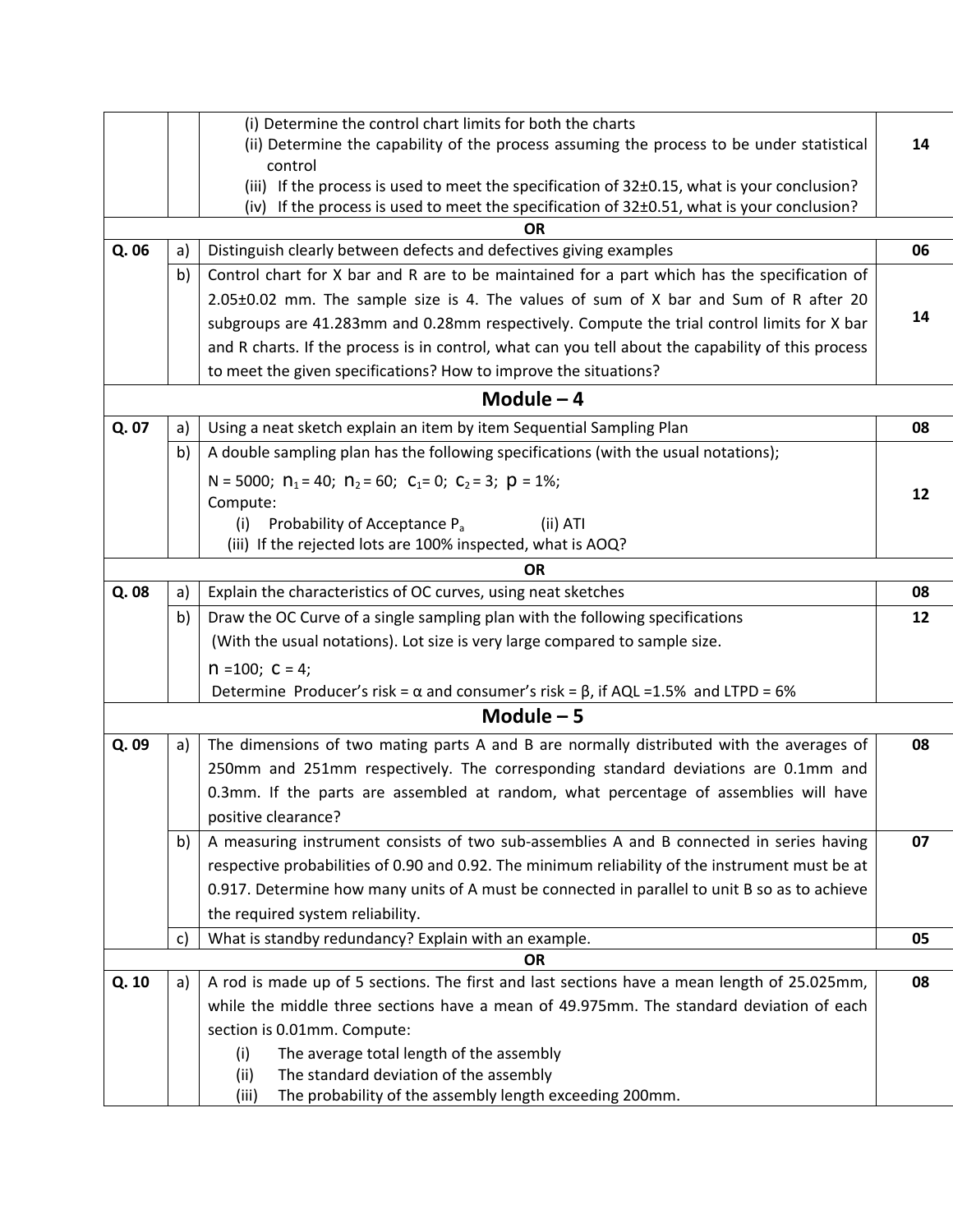



**(2018 Scheme)**



**Fifth Semester B.E. Degree Examination**

# **18IP53: Quality Assurance and Reliability**

**TIME: 03 Hours Max. Marks: 100** 

### **Note: Answer any one full question from each module**

|             |                                                                                             |                                                                                              |  |  |   | Module - 1 |   |   |  |   |   |    | <b>Marks</b> |
|-------------|---------------------------------------------------------------------------------------------|----------------------------------------------------------------------------------------------|--|--|---|------------|---|---|--|---|---|----|--------------|
| Q.01        | What is a quality function? With a neat sketch explain the Juran's quality Spiral.<br>a)    |                                                                                              |  |  |   |            |   |   |  |   |   |    | 07           |
|             | b)<br>What is quality of design? What factors influence it?                                 |                                                                                              |  |  |   |            |   |   |  |   |   |    | 06           |
|             | What are quality costs? How are they classified as per ASQC? Explain briefly.<br>C)         |                                                                                              |  |  |   |            |   |   |  |   |   |    | 07           |
|             |                                                                                             |                                                                                              |  |  |   | OR.        |   |   |  |   |   |    |              |
| Q.02        | a)                                                                                          | Define quality assurance. List and explain the three stages of achieving quality assurance.  |  |  |   |            |   |   |  |   |   |    | 07           |
|             | b)<br>What are the different contents included in a quality audit?                          |                                                                                              |  |  |   |            |   |   |  |   |   | 06 |              |
|             | List and briefly discuss the four types of quality organizations used in industries.<br>c)  |                                                                                              |  |  |   |            |   |   |  |   |   |    | 07           |
| Module $-2$ |                                                                                             |                                                                                              |  |  |   |            |   |   |  |   |   |    |              |
| Q. 03       | With neat sketches explain the 3 possible cases of relationship between specification<br>a) |                                                                                              |  |  |   |            |   |   |  |   |   | 06 |              |
|             | tolerance (USL-LSL) and Natural tolerance (Process Capability).                             |                                                                                              |  |  |   |            |   |   |  |   |   |    |              |
|             | Explain the probability distribution governing the control chart for defectives.<br>b)      |                                                                                              |  |  |   |            |   |   |  |   |   | 04 |              |
|             | C)                                                                                          | The data below shows the average number of outlet leaks per radiator for 10 lots of 100      |  |  |   |            |   |   |  |   |   |    |              |
|             |                                                                                             | radiators each. Construct an appropriate control chart and comment on the status of control. |  |  |   |            |   |   |  |   |   |    |              |
|             |                                                                                             | Lot Number.                                                                                  |  |  | 3 | 4          | 5 | 6 |  | 8 | 9 | 10 | 10           |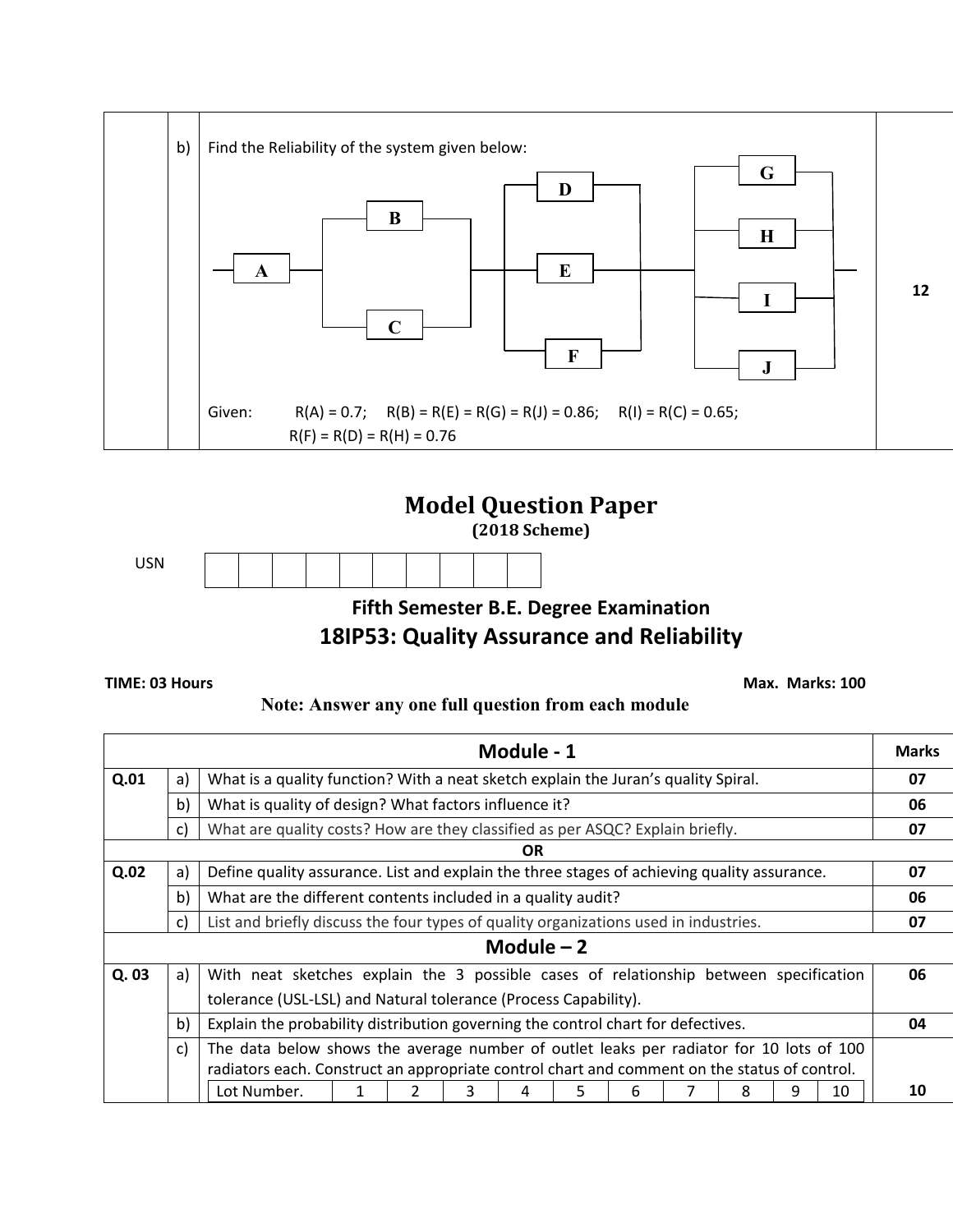|             |    | Leaks<br>radiator                                                                                                                                           | per          | 15                             | 17    | 12                                                                | 16          | 14    | 5              | 14    | 11  | 9     | 10    |    |
|-------------|----|-------------------------------------------------------------------------------------------------------------------------------------------------------------|--------------|--------------------------------|-------|-------------------------------------------------------------------|-------------|-------|----------------|-------|-----|-------|-------|----|
|             |    |                                                                                                                                                             |              |                                |       |                                                                   |             |       |                |       |     |       |       |    |
|             |    |                                                                                                                                                             |              |                                |       |                                                                   | <b>OR</b>   |       |                |       |     |       |       |    |
| Q.04        | a) | List the generally found patterns of control charts and describe any one type in detail.                                                                    |              |                                |       |                                                                   |             |       |                |       |     |       |       | 06 |
|             | b) | What is a variation? Explain the fundamental factors contributing to variation.                                                                             |              |                                |       |                                                                   |             |       |                |       |     |       |       | 04 |
|             | c) | From the following data, compute the trial control limits for an appropriate control chart.<br>Construct the control chart and give suggestions for future. |              |                                |       |                                                                   |             |       |                |       |     |       |       |    |
|             |    | Sample                                                                                                                                                      |              |                                |       |                                                                   |             |       |                |       |     |       |       |    |
|             |    | No                                                                                                                                                          | $\mathbf{1}$ | $\overline{2}$                 | 3     | 4                                                                 | 5           | 6     | $\overline{7}$ |       | 8   | 9     | 10    |    |
|             |    | of<br>No.                                                                                                                                                   | 10           | 12                             | 8     | 9                                                                 | 11          | 8     | 10             |       | 11  | 9     | 12    | 10 |
|             |    | defectives                                                                                                                                                  |              |                                |       |                                                                   |             |       |                |       |     |       |       |    |
|             |    | of<br>No.                                                                                                                                                   |              |                                |       |                                                                   |             |       |                |       |     |       |       |    |
|             |    | inspected<br>items                                                                                                                                          | 90           | 110                            | 90    | 100                                                               | 130         | 100   | 80             |       | 110 | 110   | 80    |    |
|             |    |                                                                                                                                                             |              |                                |       |                                                                   |             |       |                |       |     |       |       |    |
| Module $-3$ |    |                                                                                                                                                             |              |                                |       |                                                                   |             |       |                |       |     |       |       |    |
| Q. 05       | a) | Distinguish between Universe parameters and Sample parameters. How are they related?                                                                        |              |                                |       |                                                                   |             |       |                |       |     |       | 06    |    |
|             | b) | Control chart for X bar and R have been maintained for 25 subgroups of size 5 of a certain                                                                  |              |                                |       |                                                                   |             |       |                |       |     |       |       |    |
|             |    | product. The universe process average is 124 and mean is 5 units. The specification set for the                                                             |              |                                |       |                                                                   |             |       |                |       |     |       |       |    |
|             |    | process is 119±10. If the process is in statistical control, compute the following:                                                                         |              |                                |       |                                                                   |             |       |                |       |     |       | 14    |    |
|             |    | (i) Control limits for X bar and R chart<br>(ii) Process capability                                                                                         |              |                                |       |                                                                   |             |       |                |       |     |       |       |    |
|             |    | (iii) Is the process able to meet the given specification?                                                                                                  |              |                                |       |                                                                   |             |       |                |       |     |       |       |    |
|             |    | How to improve the situation?<br>(iv)                                                                                                                       |              |                                |       |                                                                   |             |       |                |       |     |       |       |    |
|             |    |                                                                                                                                                             |              |                                |       |                                                                   | <b>OR</b>   |       |                |       |     |       |       |    |
| Q. 06       | a) | Distinguish between type I and type II errors in control charts.                                                                                            |              |                                |       |                                                                   |             |       |                |       |     |       |       | 06 |
|             | b) | In the manufacturing of precision pins, five pins are taken at a time and the following data is                                                             |              |                                |       |                                                                   |             |       |                |       |     |       |       |    |
|             |    | obtained.                                                                                                                                                   |              |                                |       |                                                                   |             |       |                |       |     |       | 14    |    |
|             |    | Sample                                                                                                                                                      | $\mathbf{1}$ | $\overline{2}$                 | 3     | 4                                                                 | 5           | 6     | 7              | 8     |     | 9     | 10    |    |
|             |    | No.<br>X bar                                                                                                                                                | 50.04        | 50.24                          | 50.14 | 50.08                                                             | 50.28       | 50.16 | 50.30          | 50.10 |     | 50.16 | 50.10 |    |
|             |    | R                                                                                                                                                           | 0.07         | 0.08                           | 0.03  | 0.05                                                              | 0.04        | 0.09  | 0.04           | 0.04  |     | 0.05  | 0.07  |    |
|             |    | Determine the control limits of X bar and R charts<br>(i)                                                                                                   |              |                                |       |                                                                   |             |       |                |       |     |       |       |    |
|             |    | (ii)                                                                                                                                                        |              |                                |       | Plot both the control charts and comment on the status of control |             |       |                |       |     |       |       |    |
|             |    | (iii)                                                                                                                                                       |              | Compute the process capability |       |                                                                   |             |       |                |       |     |       |       |    |
|             |    |                                                                                                                                                             |              |                                |       |                                                                   | Module $-4$ |       |                |       |     |       |       |    |
| Q. 07       | a) | Represent a Double sampling plan using a flow chart                                                                                                         |              |                                |       |                                                                   |             |       |                |       |     |       |       | 06 |
|             | b) | Draw the OC Curve of a single sampling plan with the following specifications (with the usual                                                               |              |                                |       |                                                                   |             |       |                |       |     |       |       |    |
|             |    | notations):                                                                                                                                                 |              |                                |       |                                                                   |             |       |                |       |     |       |       |    |
|             |    | $N = 10,000;$ $N = 150;$ $C = 2;$                                                                                                                           |              |                                |       |                                                                   |             |       |                |       |     |       |       | 14 |
|             |    | Determine Producer's risk = $\alpha$ and consumer's risk = $\beta$ , if AQL = 1% and LTPD = 4%                                                              |              |                                |       |                                                                   |             |       |                |       |     |       |       |    |
|             |    |                                                                                                                                                             |              |                                |       |                                                                   | <b>OR</b>   |       |                |       |     |       |       |    |
| Q. 08       | a) | What are OC curves? Sketch an OC curve indicating its salient parameters.                                                                                   |              |                                |       |                                                                   |             |       |                |       |     | 06    |       |    |